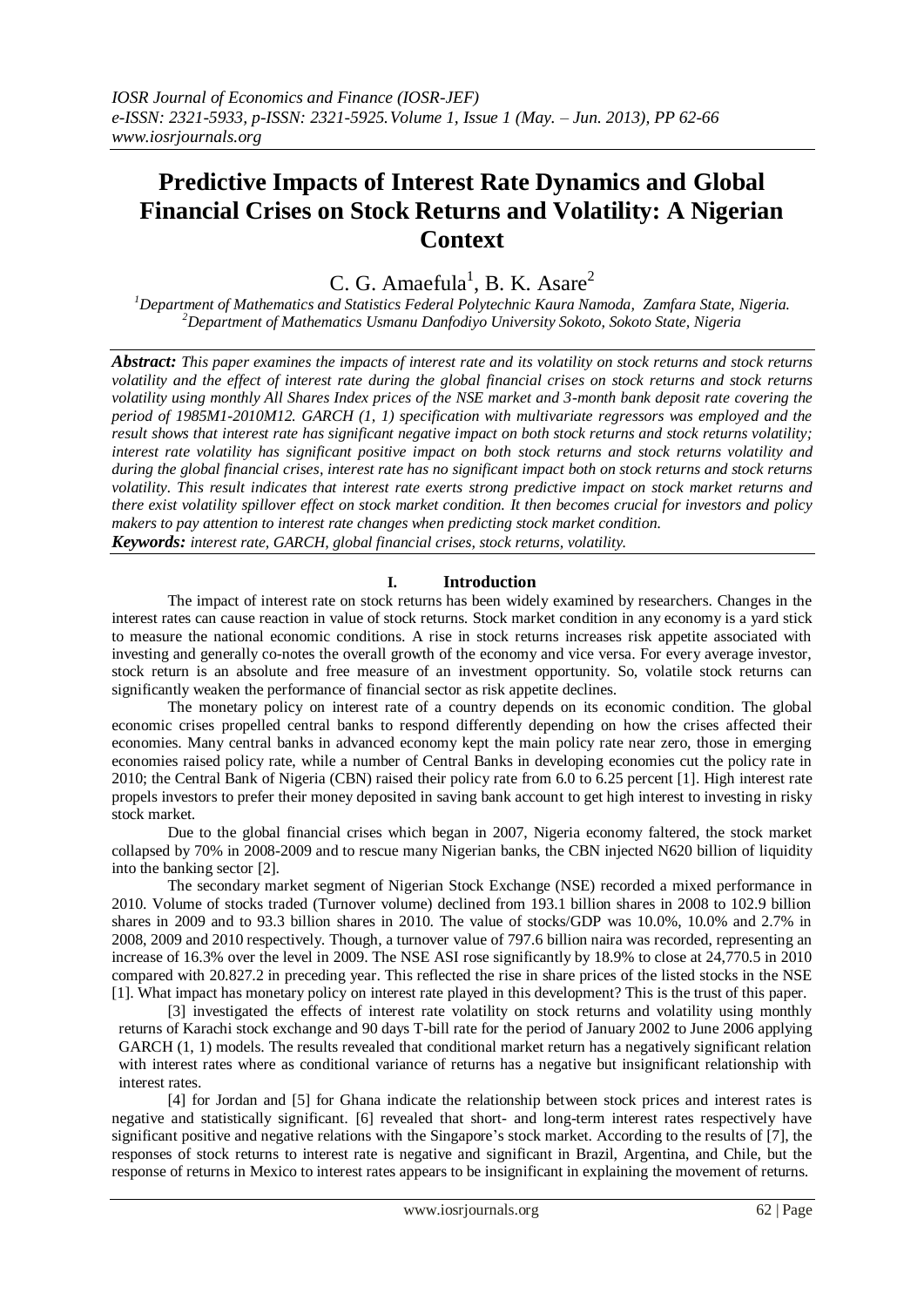[8] examined the relation between stock market capitalization rate and interest rate using regression. Their result showed that prevailing interest rate exerts positive influence on stock market capitalization rate and government stock rate exerts negative influence on stock market capitalization rate. As to Turkey case, the empirical results of [9] indicated that growth rates of interest rates negatively affect stock returns with a significant lag in short run dynamic model. [10] analyzed the reaction of equity markets to U.S. monetary policy with a special focus on the relative contributions of the credit and the interest rate channel for the period 1994 to 2003. Their results held that monetary policy affects individual stocks in a strongly diversified manner. Interest rate is not the only determinant of stock prices. [11] provided evidence that one-month interest rate is helpful in predicting the sign and the variance of the excess return on stocks. [12] analyzed changes in unconditional volatility across 50 financial markets for 50 year's daily data. While investigating determinants of unconditional volatility, macroeconomic factors such as GDP growth, inflation and short term interest rate were considered as important explanatory variables for increasing volatility.

[13] applied granger causality test on daily closing values of the Istanbul Stock Exchange 100 index and compounded interest rates to examine the impact of changes in interest rates on stock returns. His results proved interest rate as granger cause of ISE 100 index starting with 9 days time-scale effect. He also stated that affects of interest rates on stock return increases with higher time scales. [14] conducted a study to find out the effects of interest volatility on the stock returns and volatility in Korea. Their results revealed that market return is negatively and significantly related to interest rates whereas the conditional variance of returns has a positive and insignificant relationship with interest rates. These results showed that interest rates have a strong positive power for stock returns but a weak predictive power for volatility.

This study differs significantly from past studies on the related subject matter in many ways; firstly, it examines the impacts of interest rate and its volatility on stock returns and stock returns volatility. Here, volatility of interest rate is measured using the conditional variance from GARCH (1, 1) model instead of using mere changes in interest rate as assumed by some past researchers. There are two justifications for this; (i) volatility of any variable per say, cannot be negative unlike changes in the variable, since miss-specification of volatility could result to spurious, unreliable estimates and misleading interpretations and (ii) financial data exhibits nonstationary characteristics and to achieve stationarity, first log differencing in most cases is used, this should not in any way be interpreted as volatility of such variable. Secondly, the study will also look at the impact of interest rate on stock return during the period of global financial crises. Thirdly, the study will employ a multivariate regressor GARCH specification which will help in checking whether there exists volatility spillover effect.

The rest of the paper is organized as follows; section 2 deals with methodology and variable description. Section 3 describes data analysis and results and section 4 presents the conclusion and policy implication.

#### **II. Methodology And Variable Definition**

The data sets consist of monthly All Shares Index prices of the NSE market and 3-month bank deposit rate were all obtained through transcription from the published Central Bank of Nigeria Statistical Bulletins of 2010 and the data sets cover the period of 1985 M1-2010 M12. Stock returns and interest rate changes were defined as follows; stock returns is given as  $sr_t = 100 \times (\log SPI_t - \log SPI_{t-1})$  and interest rate is given as  $ir_t = 100 \times (\log ITR_t - \log ITR_{t-1})$ . The simple Generalized Autoregressive Conditional Heteroscedasticity

GARCH  $(1, 1)$  model introduced by [15], was used to measure the volatility of interest rate which of the form:

$$
\begin{aligned}\n\dot{r}_t &= \mu + \varepsilon_t\n\\ \n\sigma_t^2 &= \omega + \alpha \varepsilon_{t-1}^2 + \beta \sigma_{t-1}^2\n\end{aligned} \tag{1}
$$

Where  $\varepsilon_t \sim \text{GED}(v, 0, \sigma_t^2)$ , The tail parameter  $v > 0$  and the Generalized Error Distribution (GED) is a normal distribution if  $v = 2$  and fat-tailed if  $v < 2$ ,  $0 \le \alpha, \beta \le 1$  and  $(\alpha + \beta) < 1$  shows that the model is covariance stationary. And  $\varepsilon_t^2$  $\varepsilon_{t-1}^2$  and  $\sigma_{t-1}^2$  are the lagged squared error term and the lagged conditional variance respectively.

#### 2.1 **Model Specification**

The model specified below represents the impact of interest rate and its volatility on stock returns and stock returns volatility and it is of the form:

$$
sr_{t} = c_0 + c_1 sr_{t-1} + c_2 ir_{t} + c_3 \sigma_{ir,t}^{2} + c_4 D_t + \varepsilon_t
$$
\n(3)

$$
\sigma_t^2 = \omega + \alpha \varepsilon_{t_2-1}^2 + \beta \sigma_{t-1}^2 + \tau_1 i r_t + \tau_2 \sigma_{ir,t}^2 + \tau_3 D_t
$$
\n(4)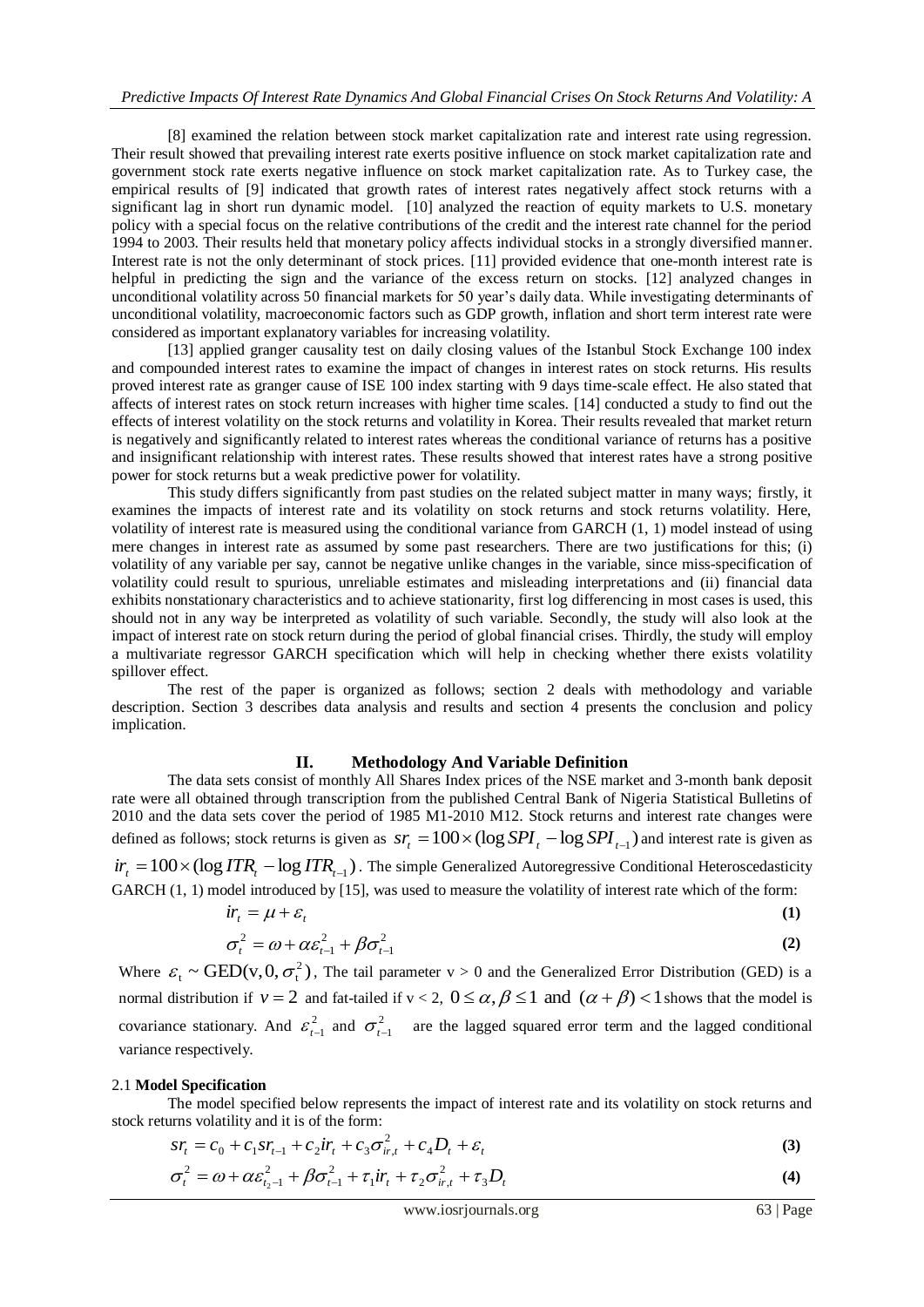Where  $c_0, c_1, c_2, c_3, \alpha, \beta, \tau_1, \tau_2$  and  $\tau_3$  are constant parameters. And  $\sigma_{ir,t}^2$  is the interest rate volatility and  $D<sub>t</sub>$  is the dummy variable representing the period of global financial crises and it takes value zeroes (0) before the global crises and ones' (1) from the period of global financial crises. Note that  $\varepsilon_{t_i} \sim \text{GED}(0, \sigma^2)$ . If the value of  $\tau_2$  is significant then, there exist volatility transmission from interest rate to the stock market returns.

| TABLE 1.            |           |             |  |  |
|---------------------|-----------|-------------|--|--|
| <b>Statistics</b>   | $ST_t$    | $ir_{t}$    |  |  |
| Mean                | 0.017380  | 0.002267    |  |  |
| Median              | 0.016919  | 0.000000    |  |  |
| Maximum             | 0.323515  | 1.257771    |  |  |
| Minimum             | -0.365882 | $-0.608706$ |  |  |
| Std. Dev.           | 0.062041  | 0.108547    |  |  |
| <b>Skewness</b>     | -0.596348 | 4.433983    |  |  |
| Kurtosis            | 11.38503  | 67.88605    |  |  |
| Jarque-Bera         | 929.5176  | 55576.22    |  |  |
| Probability         | 0.000000  | 0.000000    |  |  |
| <b>Observations</b> | 311       | 311         |  |  |

### **III. Data Analysis And Results**

The Table 1 below shows the descriptive statistics for stock returns and interest rate changes.

## **Descriptive Statistics**

The monthly standard deviation from Table1 above shows that changes in interest rate  $(ir<sub>t</sub>)$  is more

volatile than stock returns ( $sr<sub>t</sub>$ ). The skewness is positive for  $ir<sub>t</sub>$  and negative for  $sr<sub>t</sub>$ . The Kurtosis exceeds the normal value of 3 indicating fat tails and sharper peaks than the normal distribution. This leptokurtic behaviour is not captured by an ARCH process with a normal distribution. The Jarque-Bera normality test confirms the non normality of the distributions of the two variables. Therefore, ARCH model with a fat tail distribution can be employed to address the excess kurtosis.

| Variable |      | Deter-        | Lags           | Modified   | .<br>Test  | critical values |            | Result     |
|----------|------|---------------|----------------|------------|------------|-----------------|------------|------------|
|          | Test | ministic      |                | statistic  | value      | 1%              | 5%         |            |
|          |      | Terms         |                |            |            |                 |            |            |
| $ST_t$   | NP   | C             | 4              | MZa        | $-51.6481$ | $-13.8000$      | $-8.10000$ |            |
|          |      |               |                | MZt        | $-5.08124$ | $-2.58000$      | $-1.98000$ | Stationary |
|          |      |               |                | <b>MSB</b> | 0.09838    | 0.17400         | 0.23300    |            |
|          |      |               |                | <b>MPT</b> | 0.47565    | 1.78000         | 3.17000    |            |
|          |      | C, t          | $\overline{4}$ | MZa        | $-53.7285$ | $-23.8000$      | $-17.3000$ |            |
|          |      |               |                | MZt        | $-5.18239$ | $-3.42000$      | $-2.91000$ |            |
|          |      |               |                | <b>MSB</b> | 0.09646    | 0.14300         | 0.16800    | Stationary |
|          |      |               |                | <b>MPT</b> | 1.69941    | 4.03000         | 5.48000    |            |
| $ir_{t}$ | NP   | $\mathcal{C}$ | $\Omega$       | MZa        | $-155.000$ | $-13.8000$      | $-8.10000$ |            |
|          |      |               |                | MZt        | $-8.80341$ | $-1.98000$      | $-1.98000$ | Stationary |
|          |      |               |                | <b>MSB</b> | 0.05680    | 0.17400         | 0.23300    |            |
|          |      |               |                | <b>MPT</b> | 0.15806    | 1.78000         | 3.17000    |            |
|          |      | C, t          | $\mathbf{0}$   | MZa        | $-155.000$ | $-23.8000$      | $-17.3000$ |            |
|          |      |               |                | MZt        | $-8.80341$ | $-3.42000$      | $-2.91000$ |            |
|          |      |               |                | <b>MSB</b> | $-0.05680$ | 0.14300         | 0.16800    | Stationary |
|          |      |               |                | <b>MPT</b> | 0.58790    | 4.03000         | 5.48000    |            |

**TABLE 2. Unit Root Test using Ng and Perron (NP) Test**

The unit root test by [16] was adopted to check the order of integration of the variables. The lag order used in the NP unit root test was suggested by the Schwarz information criterion (SIC). The two variables are stationary, that is, I(0) either with the inclusion of constant or constant and trend as deterministic terms.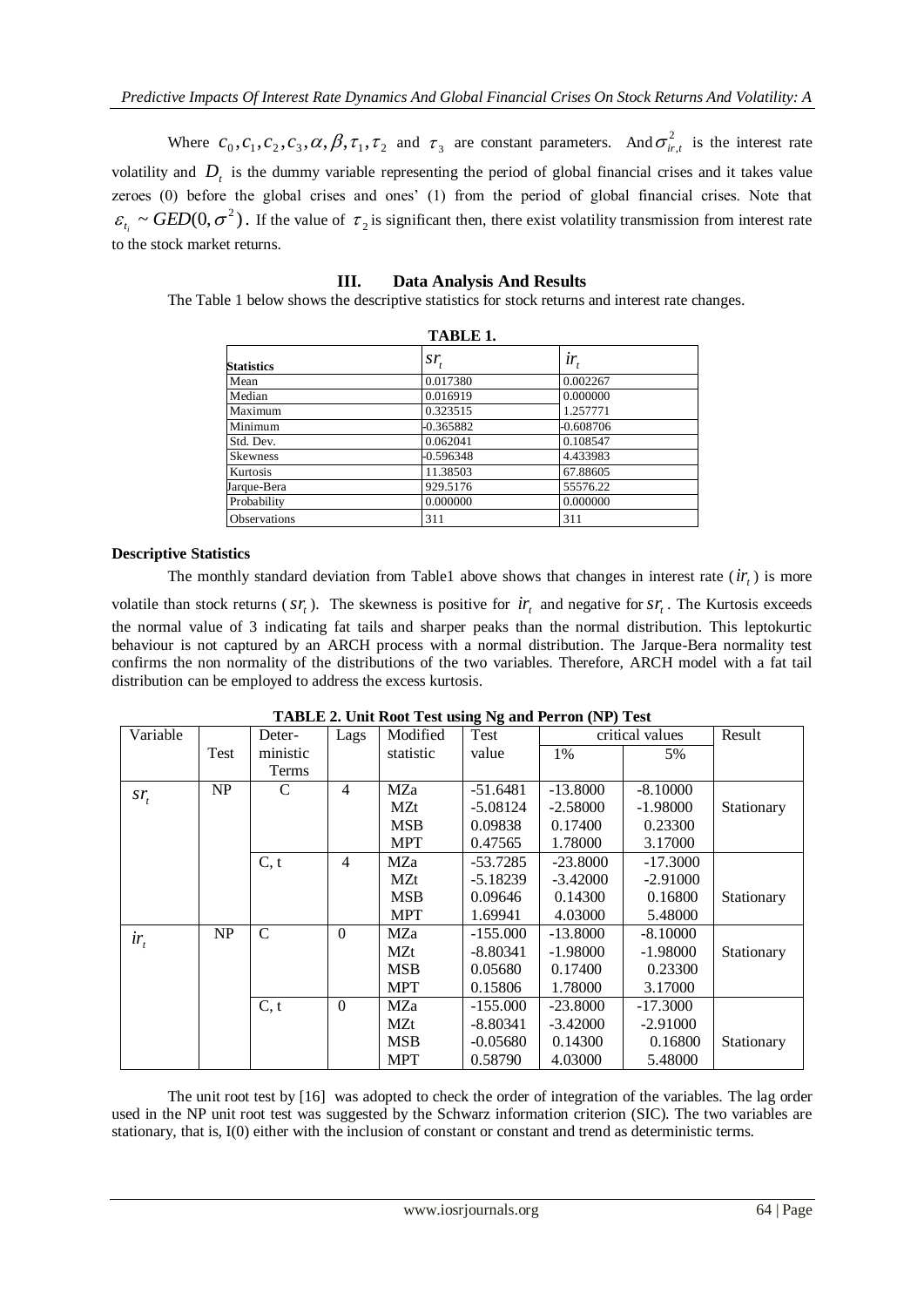

**FIGURE 1.** Plot interest rate volatility using the conditional variance from GARCH(1, 1) model

Fig.1 above shows that Interest rate volatility was at its lowest point in 2006,, followed by its value point in 1985. The variation of interest rate changes has depicted downward spikes, showing no evidence of volatility cluster.

| <b>TABLE 3.</b> The impacts of interest rate, interest volatility and interest rate dummy during global financial crises |  |
|--------------------------------------------------------------------------------------------------------------------------|--|
| on stock returns and volatility using GARCH(1, 1) model                                                                  |  |

| Model        | <b>Statistics</b>                    | <b>Coefficients</b> | z-value   | Prob.  | <b>Remarks</b>                                         |  |  |
|--------------|--------------------------------------|---------------------|-----------|--------|--------------------------------------------------------|--|--|
|              | <b>Conditional mean equation</b>     |                     |           |        |                                                        |  |  |
| $\mathbf{1}$ | $\mathcal{C}_{0}^{0}$                | $-0.0067$           | $-2.1997$ | 0.0278 | Significant at 5%                                      |  |  |
|              | $ir_{t}$                             | $-0.0312$           | $-2.0653$ | 0.0389 | Significant at 5%                                      |  |  |
|              | $\sigma^2_{ir,t}$                    | 2.0123              | 6.9181    | 0.0000 | Significant at 1%                                      |  |  |
|              | $D_{ir}$                             | 0.0367              | 0.2529    | 0.8004 | Not Significant                                        |  |  |
|              | <b>Conditional Variance Equation</b> |                     |           |        |                                                        |  |  |
|              | $\cal C$                             | $-0.0004$           | $-1.8122$ | 0.0700 | Significant at 10%                                     |  |  |
|              | $\varepsilon_{t_2-1}^2$              | 0.7103              | 4.6913    | 0.0000 | Significant at 1%                                      |  |  |
|              | $\overline{\sigma_{t-1}^2}$          | 0.4632              | 8.2145    | 0.0000 | Significant at 1%                                      |  |  |
|              | $ir_{t}$                             | $-0.0011$           | $-1.7887$ | 0.0737 | Significant at 10%                                     |  |  |
|              | $\overline{\sigma_{ir,t}^2}$         | 0.0408              | 2.3096    | 0.0209 | Significant at 5%                                      |  |  |
|              | $D_{ir}$                             | 0.0008              | 0.1018    | 0.9189 | Not significant                                        |  |  |
|              | <b>Diagnostic Test</b>               |                     |           |        |                                                        |  |  |
|              | ARCH(LM, 15 lag)                     | 1.3174              |           | 0.1906 | No ARCH in the squared<br>residuals up to lag 15       |  |  |
|              | Ljung-Box<br>Q-statistics            | 18.881              |           | 0.219  | No serial correlation in the<br>residuals up to Lag 15 |  |  |
|              | LJB                                  | 39.5421             |           | 0.0000 |                                                        |  |  |
|              | <b>Skewness</b>                      | 0.3241              |           |        |                                                        |  |  |
|              | Kurtosis                             | 4.6221              |           |        |                                                        |  |  |
|              | Wald test $(\alpha+\beta)$ < 1       | 1.1735              |           |        | persistent volatility                                  |  |  |

The result in Table 3 shows that in the conditional mean equation, interest rate exerts significant negative impact on stock returns. This finding is consistent with the [3] for Karachi Pakistan, [7] for Brazil, Argentina and Chile, and [15] for Korea. Interest rate volatility has significant positive impact on stock returns but interest rate during the global financial crisis has insignificant positive impact on stock returns. In the conditional variance equation, interest rate has negative impact on the volatility of stock returns but it is significant at 10% level. Interest rate volatility has positive impact on stock returns volatility and it is significant